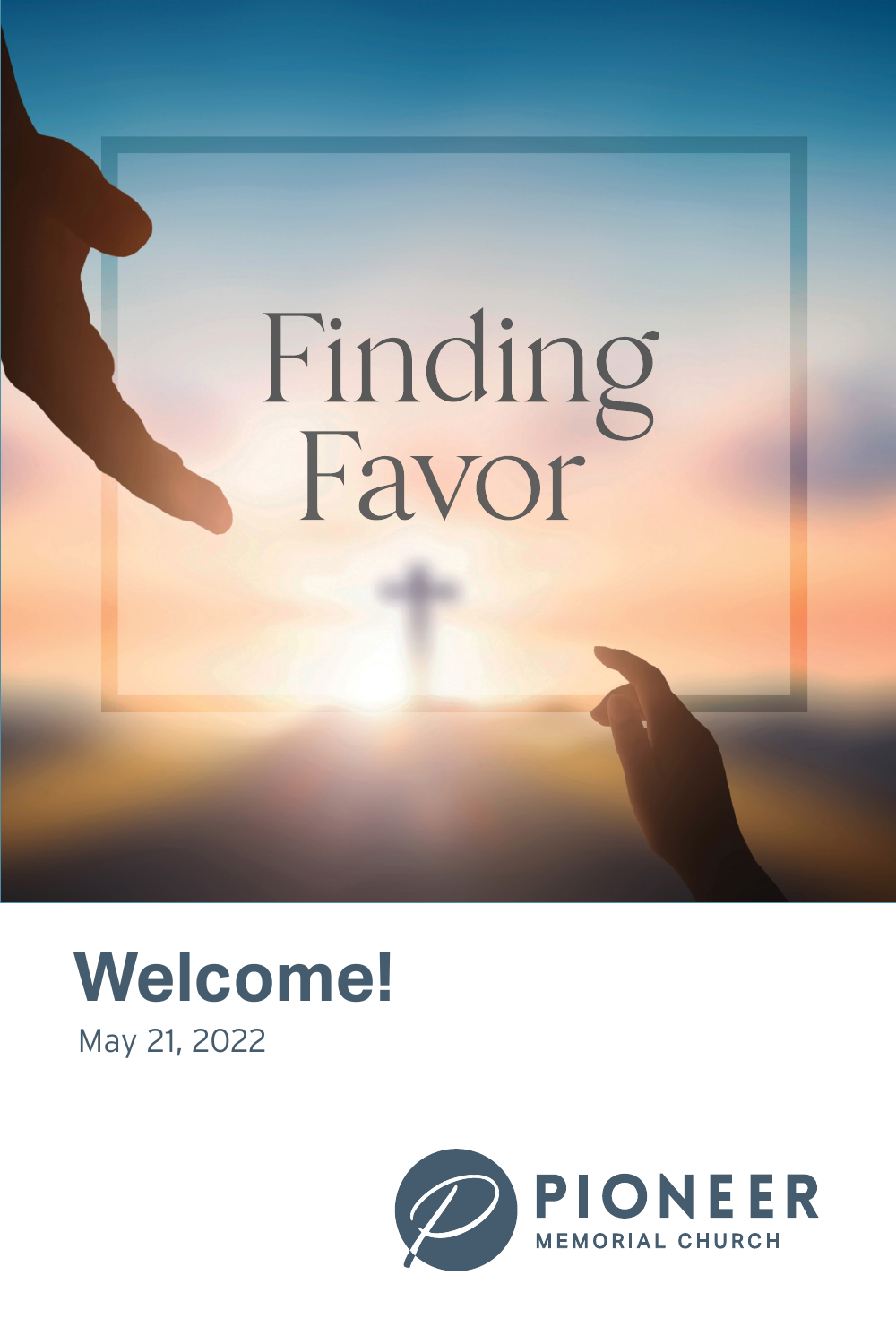# **SABBATH SCHOOL**

**SONG SERVICE**  Christine Rorabeck

**WELCOME**  Philip Giddings III

**FEATURE** "What God Hath Joined Together" Erica Yonkers

**LESSON STUDY**  "The Promise" (Teacher's Prayer)

**THEME SONG** "Lift Up The Trumpet" • 213

**CLOSING PRAYER** Christine Rorabeck



 **The Tent** The Tent 5:00 & 7:00 PM Tonight! pmchurch.org/thetent



**SUNSET TODAY** 9:05

Visit pmchurch.org/grow to register your group.

mer

**SUNSET NEXT FRIDAY** 9:11

**05 • 21** Pioneer Operating Budget

**05 • 28** Michigan Advance Partners

### **PIONEER PULPIT**

**05 • 28** Ruth Murdoch Elementary School & Andrews Academy **Baccalaureate** 

**06 • 04** Dwight K. Nelson "Joshua Fit the Battle of Jericho: When the Lesser Meets the Greater"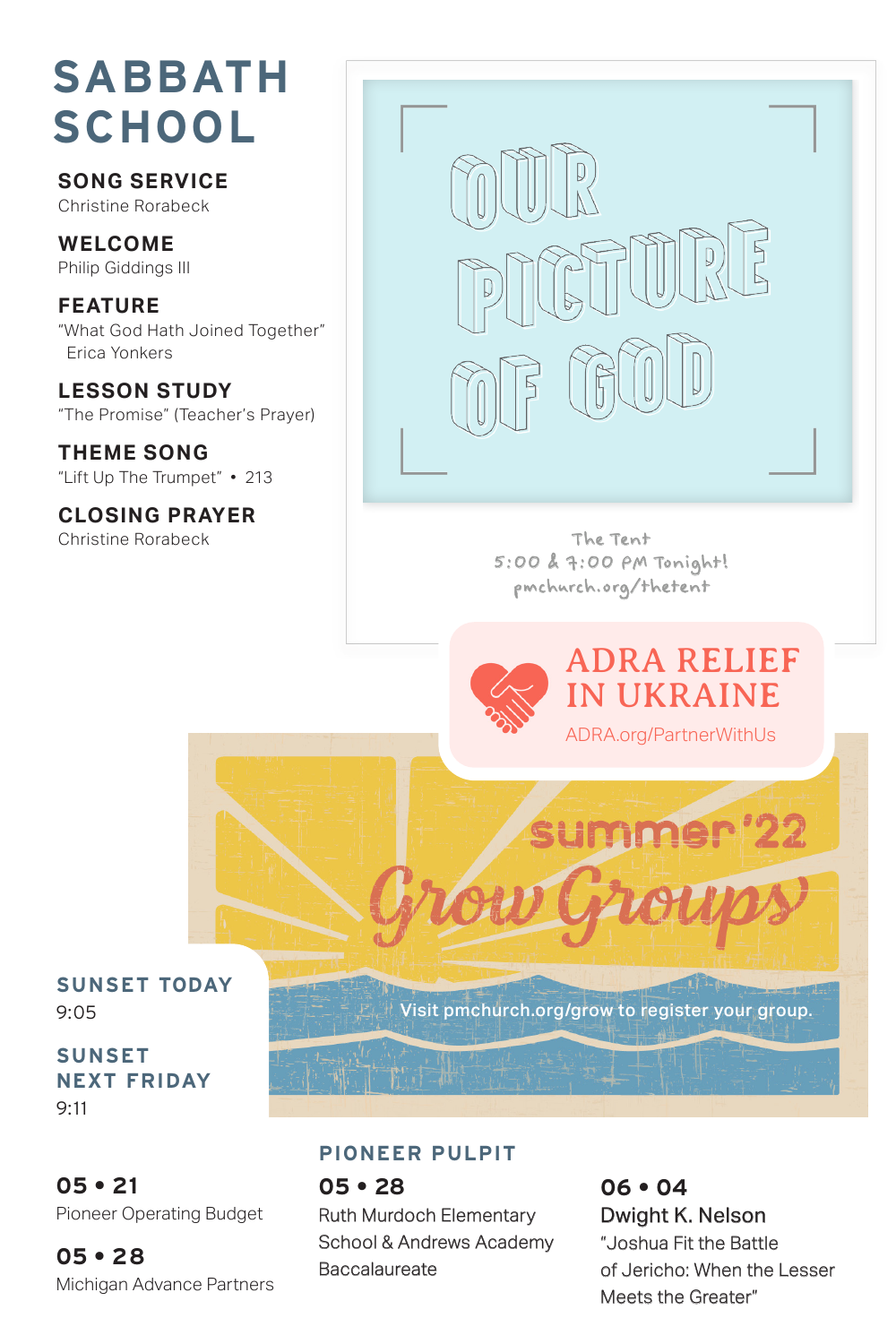# **WORSHIP**

### **OPENING MUSIC**

"Come, Thou Fount of Every Blessing" Gilbert Martin

### **WELCOME & CALL TO WORSHIP**

Jenifer Daley, Associate Pastor

### **"GOD'S FAVOR": A HYMN CYCLE**

"Praise, My Soul, the King of Heaven" • 4 "O Thou in Whose Presence" • 36 "Trust and Obey" • 590, st. 1, 4 alt. 5

### **CONGREGATIONAL PRAYER**

"Lead Me, Lord" • 691

### **CHILDREN'S STORY**

"Allegro" • Antonio Vivaldi / Steven Frackenpohl Story: Rich Aguilera, Pioneer Member

### **SCRIPTURE READING**

Aubrey Hopkins, Pioneer Member Isaiah 61:1-2 NIV

### **WORSHIP IN MUSIC** "The Prayer" • Foster and Sager / R. Cerulli

**MESSAGE** "Finding Favor" Prescott Khair, Associate Pastor

### **HYMN OF COMMITMENT**

"He Lives" • 251, st. 1-2

### **BENEDICTION**

**——————————**

### **CLOSING MUSIC**

"Praise the Lord, O My Soul" Johann Herzog

### **9:00 AM 11:45 AM**

### **OPENING MUSIC**

"Come, Thou Fount of Every Blessing" Gilbert Martin

### **WELCOME & CALL TO WORSHIP**

Jenifer Daley, Associate Pastor

### **PRAISE**

"Raise A Hallelujah" "Way Maker"

### **CONGREGATIONAL PRAYER**

**WORSHIP IN MUSIC** "The Prayer" • Foster and Sager / R. Cerulli

### **CHILDREN'S STORY**

"Allegro" • Antonio Vivaldi / Steven Frackenpohl Story: Rich Aguilera, Pioneer Member

### **PRAISE**

"Ever Be" "Reckless Love"

### **MESSAGE**

"Finding Favor" Prescott Khair, Associate Pastor

### **HYMN OF COMMITMENT**

"He Lives" • 251, st. 1-2

### **BENEDICTION**

**——————————**

### **CLOSING MUSIC**

"Praise the Lord, O My Soul" Johann Herzog

Organ: Kenneth Logan, Minister of Music

Presiding Pastor: Jenifer Daley, Associate Pastor

Children's Story and Worship in Music: RMES String Orchestra, Elsy M. Gallardo-Díaz, director

Worship Team: Audrey Simpson, Ella Stankovic, Havvah Schnepp, Sarah Ayaz, vocals; Peggy Schnepp, piano; Adriel, cajon; Grant Johnson, guitar; Solomon Miller, cello

Organ: Kenneth Logan, Minister of Music

Presiding Pastor: Jenifer Daley, Associate Pastor

Hymn Leader: Vladimir Slavujević, baritone;

Children's Story and Worship in Music: RMES String Orchestra, Elsy M. Gallardo-Díaz, director